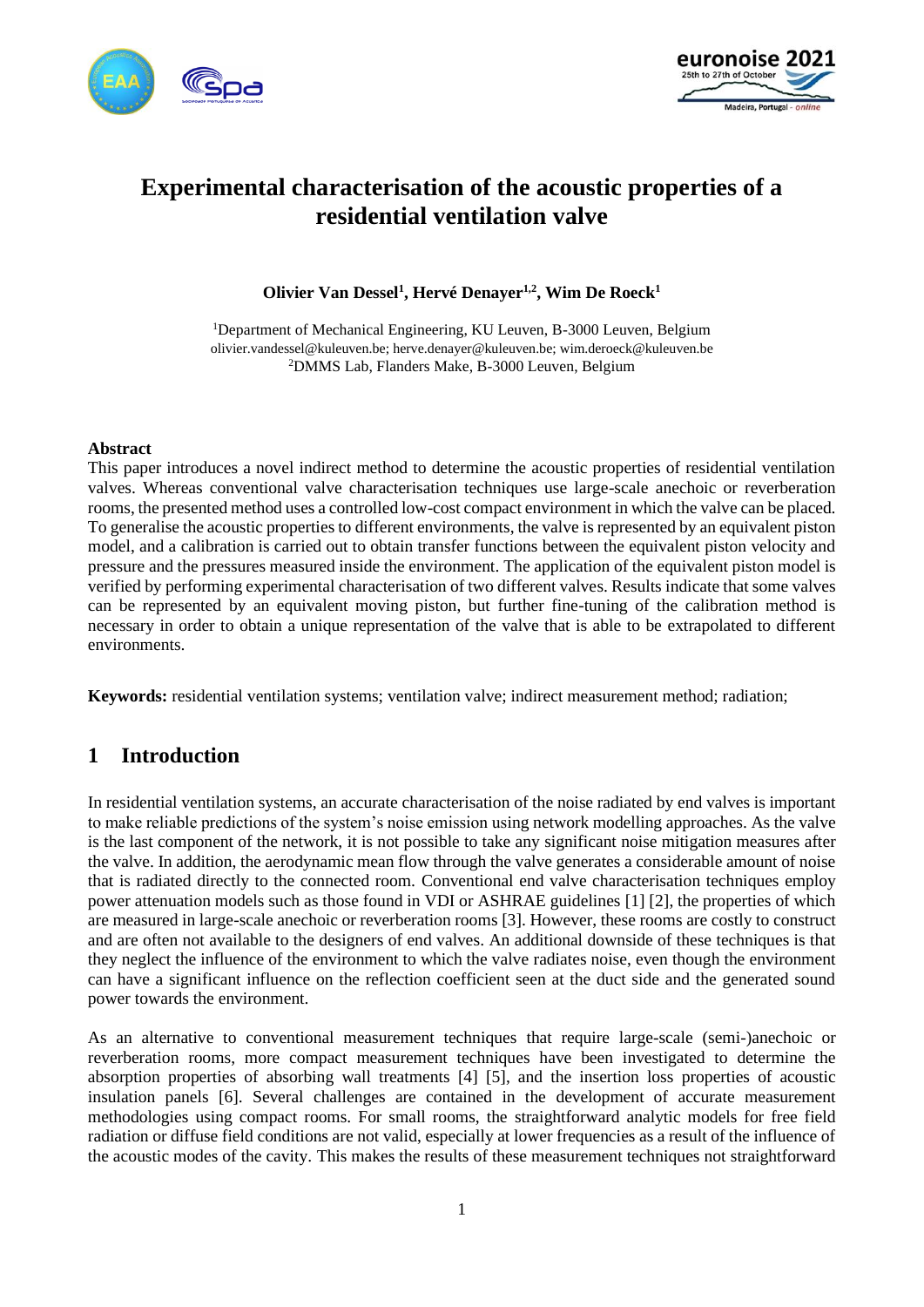

to extrapolate to different environments in which the valve is placed. To compensate for this behaviour, these compact measurement techniques often rely on calibration models of the measurement set-up and generic models of the object under study in order to be able to generalise the measured properties to different environments.

This paper introduces a novel indirect method to determine the acoustic properties of residential ventilation valves. The measurement set-up is a controlled low-cost environment consisting of a compact box equipped with microphones, connected to a duct with flush mounted microphones. To obtain a generic model of the valve that can be used in different environments, the valve is represented as an equivalent piston velocity at the duct end connected to the box. A calibration procedure of the measurement set-up without a valve is used to determine transfer functions between the plane wave particle velocity, representing the piston velocity, and the pressure at this duct end and the pressures measured in the box. These transfer functions are then used to determine equivalent piston velocities and pressures when a valve is placed in the set-up. A relationship can then be derived between the duct velocities and pressures when the valve inside the set-up and the equivalent velocities and pressures in order to obtain a generic valve model for different environments.

It is important that the measurement procedure leads to a unique representation of a valve which is able to be extrapolated to different environments. Therefore, the goal of this paper is to investigate the application of the equivalent piston model to two different valve geometries. An experimental characterization of both valves is carried out to investigate the sensitivity of the microphone positions to the corresponding equivalent piston velocities, after which possible improvements to the calibration procedure can be suggested.

The rest of this paper is structured as follows. The second section discusses the valve characterisation framework. First, acoustic theory related to the acoustic fields inside ducts is provided, followed by an overview of the measurement method, the calibration procedure and a short note on the generic valve model. The third section provides an experimental characterization of the equivalent velocities of two different valve geometries. Finally, the last section provides a conclusion and suggestions for future work.

### **2 Characterisation framework**

### **2.1 Acoustic fields inside ducts**

In order to provide a better understanding of the physical principles behind the measured method, first some acoustic theory on the modal pressure fields inside ducts is provided. At low frequencies, a fluctuating pressure  $p'_d$  inside a duct at a fixed axial position z can be expressed as a linear combination of propagating left- and right-running plane wave modes et every frequency f as a function of the modal pressures  $p_d^{\pm}$  and axial wavenumbers  $k^{\pm}$ :

$$
p'_d = p_d^+ e^{-jk^+ z} + p_d^- e^{jk^- z} \tag{1}
$$

Similar to the fluctuating pressure  $p'_d$ , the fluctuating particle velocity  $v'_d$  can be determined at an axial position z from:

$$
v'_d = \frac{1}{Z_0} \left( p_d^+ e^{-jk^+ z} - p_d^- e^{jk^- z} \right)
$$
 (2)

Where the characteristic impedance  $Z_0 = \rho c_0$  is a property of the acoustic fluid dependant on the fluid mass density  $\rho$  and speed of sound  $c_0 \approx 340 \, m/s$ . Due to the low mean flow speeds commonly encountered in ventilation systems, convective effects can be neglected and when no visco-thermal losses are taken into account, the axial wave numbers  $k^{\pm}$  are equal to the acoustic wave number  $k_0$  expressed as: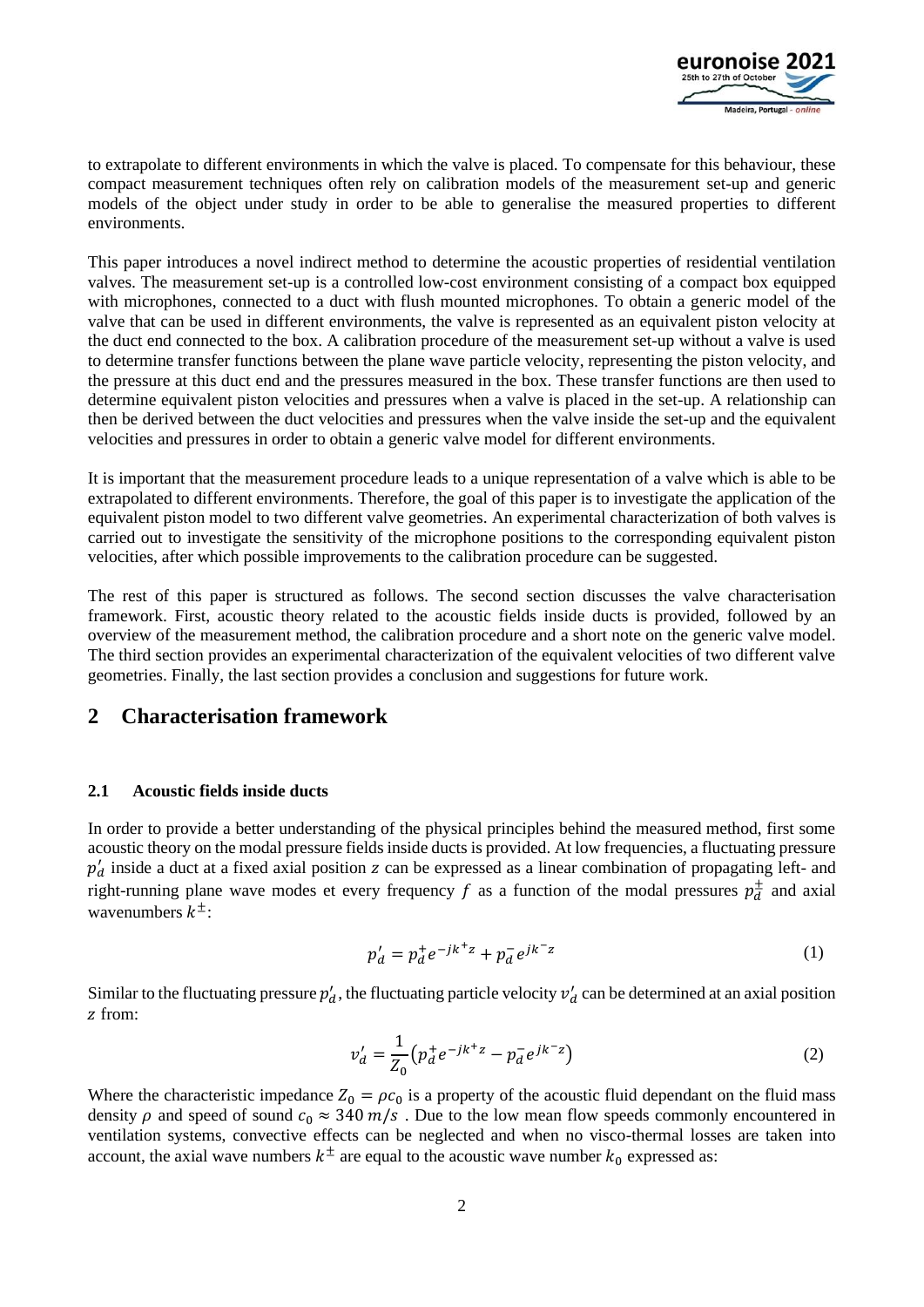

$$
k^{\pm} = k_0 = \frac{2\pi f}{c_0} \tag{3}
$$

The plane wave assumption is valid until the cut-on frequency of the first higher order mode  $f_c$ , which in a duct with a circular cross-section of a diameter  $D$  is given by:

$$
f_c = \frac{1.84 c_0}{\pi D} \tag{4}
$$

For a common ventilation duct diameter of 125mm this leads to a cut-on frequency  $f_c$  of approximately 1600 Hz. The modal pressure amplitudes  $p^{\pm}$  can be determined by using microphones to measure the acoustic pressures  $p'_{mic}$  using at least two distinct microphone positions by inverting the modal decomposition matrix M, where the inverse is interpreted as the Moore-Penrose inverse when there are more than two microphones:

$$
\begin{bmatrix} p_d^+ \\ p_d^- \end{bmatrix} = (M)^{-1} p'_{mic} \tag{5}
$$

The rows of the modal decomposition matrix  $M$  express the wave propagation at a single reference position with respect to the axial position  $z_i$  of each microphone:

$$
M = \begin{bmatrix} e^{-jk^2 z_1} & e^{jk^- z_1} \\ e^{-jk^+ z_2} & e^{jk^- z_2} \\ \dots & \dots & \dots \\ e^{-jk^+ z_N} & e^{jk^- z_N} \end{bmatrix}
$$
 (6)

Finally, an acoustic impedance Z can be defined as a relation between the pressure  $p'_d$  to the velocity  $v'_d$  across a certain surface:

$$
Z = \frac{p_d'}{v_d'}\tag{7}
$$

The acoustic impedance is a property of the environment and represents the opposition to acoustic flow when an acoustic pressure is applied to a system. In a duct where waves are propagating in both the positive and negative direction, the acoustic impedance varies along the duct axis due to standing wave effects. The real part of the impedance, the acoustic resistance, represents the net flow of energy to the medium ahead, whereas the imaginary part, the acoustic reactance, represents the temporary storage of energy in this medium.

#### **2.2 Measurement method overview**



<span id="page-2-0"></span>Figure 1: Compact measurement set-up schematic. Left: representation of valve inside set-up. Right: equivalent representation as moving piston inside set-up.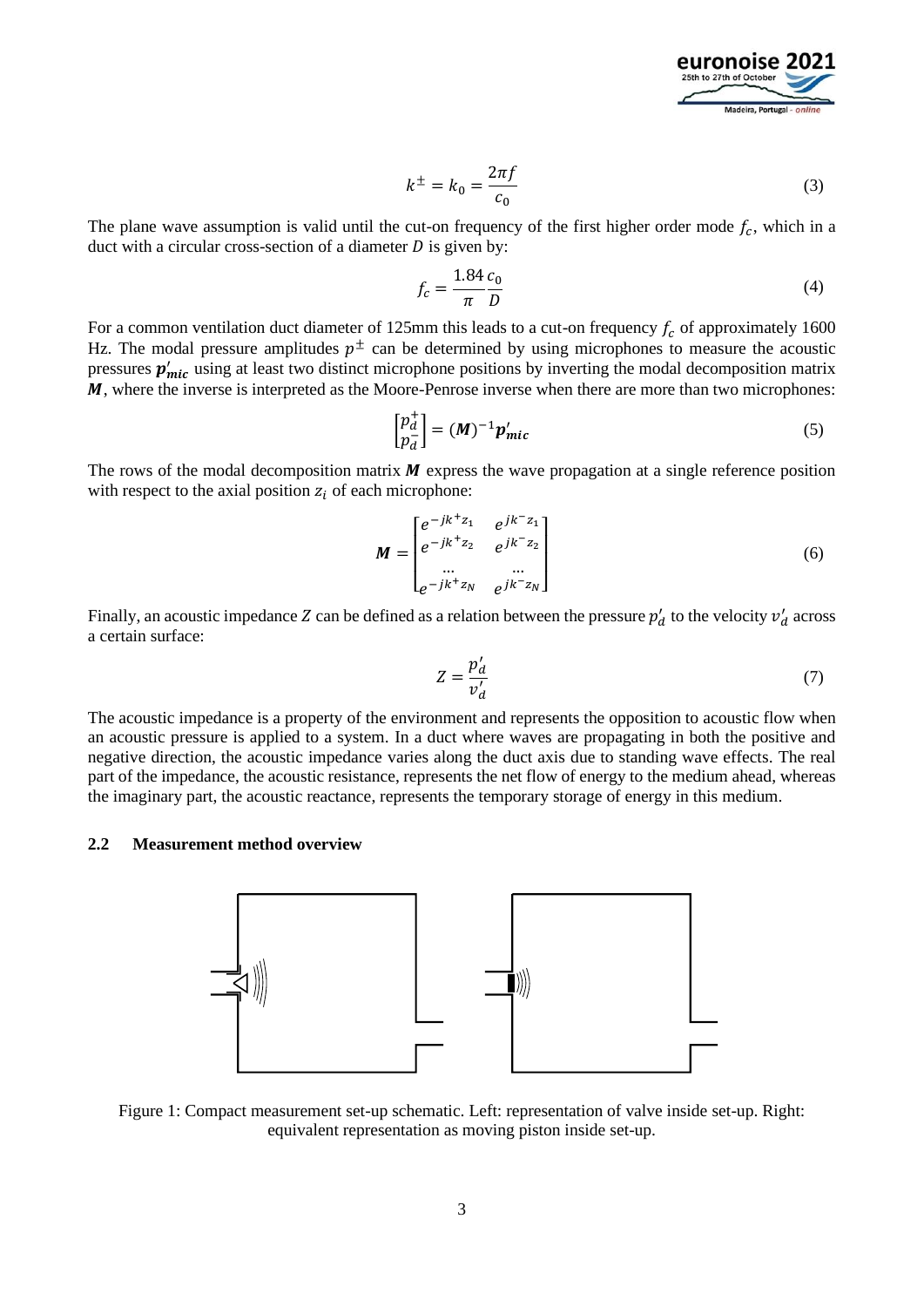

This paper describes a new measurement method to determine the acoustic properties of a residential ventilation valve, namely the sound that is transmitted from the duct to the environment characterized by the end reflection coefficient and the sound that is generated by flow through the valve. Whereas conventional valve measurement techniques employ large-scale (semi-)anechoic or reverberation rooms, the described measurement method uses a compact low-cost controlled environment of approximately 1m<sup>3</sup>, a schematic overview of which is shown in [Figure 1.](#page-2-0) A downside of using a compact environment is that it exhibits severe modal behaviour in the frequency range of interest, affecting both the reflection coefficient of the valve and the sound power that is generated by the valve. Therefore, an indirect measurement procedure is carried out by relating the measured quantities to equivalent quantities of a generic model that is able to represent the radiation of the valve in different environments. Such a generic model should be simple enough in order to provide a straightforward calibration procedure of the set-up using conventional pressure microphones to keep costs low, but should be specific enough in order to account for the acoustic properties of the valve in different environments.

The acoustic radiation of a piston in a baffle or open ended pipe is a well-studied topic that has an analytic solution [7]. As a plane velocity waves in an empty duct can be regarded as a moving piston [8], it is straightforward to relate the piston velocity to the travelling wave pressures obtained from the modal decomposition inside the duct. In addition, such a method can even be extended to a higher-frequency range by including more cut-on pressure and velocity modes. An inverted method based on such a multi-modal framework has already been used to obtain the modal content of the waves inside a duct through far-field measurements inside an anechoic room [9]. Therefore, this paper will represent the valve as an equivalent velocity and pressure of a moving piston inside the duct end that is connected to the measurement set-up as modelled in [Figure 1.](#page-2-0) Even though this assumption may not always hold in practice, at low frequencies the valve can potentially be represented as a compact source and such a method can represent the valve properties for different environments up to a reasonable accuracy.

To relate the measured properties of the valve inside the compact set-up, a calibration procedure is provided of the empty measurement set-up to investigate the radiation of an equivalent piston inside the environment. When the pressures in the box for the no-valve case  $p'_{box,empty}$  are measured and the velocity at the duct end  $v'_{d,empty}$  is determined through the modal decomposition procedure inside the duct, a transfer function  $H_{rad}$ relating the box pressure and duct velocity can be defined for each microphone:

$$
H_{rad} = \frac{p'_{box,empty}}{v'_{d,empty}}\tag{8}
$$

While it is straightforward to define a similar transfer function for the empty duct pressure  $p'_{d,empty}$ , the use of the acoustic impedance at the empty duct end  $Z_{empty}$  offers a more physical interpretation of acoustic properties of the environment to which the equivalent piston radiates, where this impedance is simply defined as:

$$
Z_{empty} = \frac{p'_{d,empty}}{v'_{d,empty}} \tag{9}
$$

Once the transfer functions and acoustic impedance of the empty duct end are defined, an inverse characterization can be carried out when the valve is placed inside the set-up. By measuring the pressures  $p'_{box, value}$  at the same positions as the ones used for the calibration procedure, an indirect method can be used to relate these pressures to an equivalent velocity  $v'_{eq}$  and equivalent pressure  $p'_{eq}$  that represent a piston moving in the duct end where the valve is located:

$$
\begin{aligned} v'_{eq} &= \frac{p'_{box, value}}{H_{rad}}\\ p'_{eq} &= Z_{empty} v'_{eq} \end{aligned} \tag{10}
$$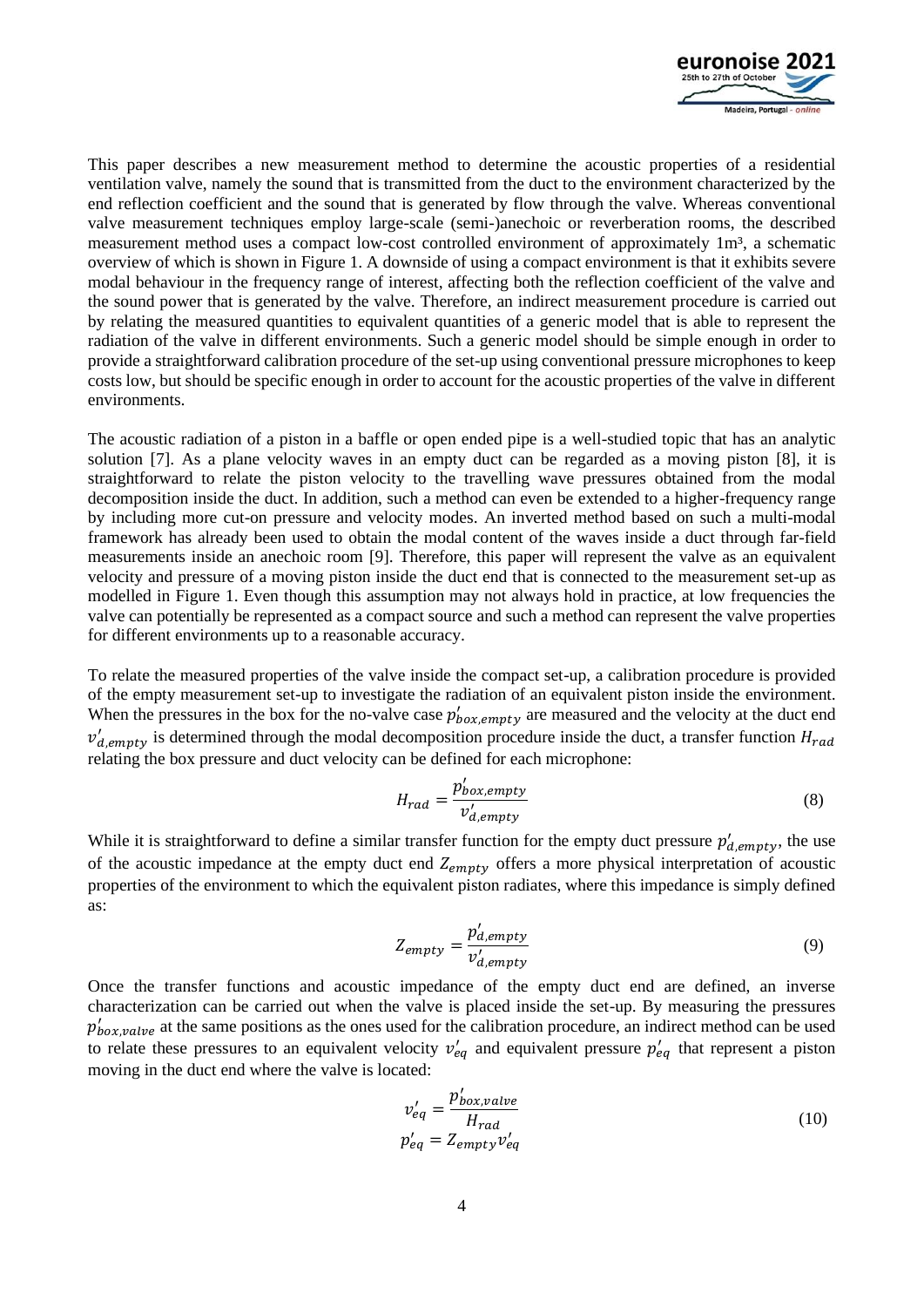

The transfer functions include both the properties of the equivalent piston source strength, often characterized by the piston velocity or acoustic volume acceleration, and the directivity of the radiation as a function of the microphone positions. For a valve in the plane wave region, only one pressure has to be measured inside the box to obtain an equivalent velocity and pressure. However, if the radiation directivity of the valve differs greatly from the equivalent piston model obtained in the calibration procedure, the derived equivalent piston source strength may not be the same for different microphone positions. This can lead to ill-conditioning of the valve characterisation when trying to find a relationship between the in-duct quantities and the equivalent velocities for a general environment, as the influence of the microphone positions can depend on the environment itself.

### **2.3 Generic valve model**

Although the equivalent velocity and pressures can be derived using the indirect measurement method when the valve is placed inside the compact set-up, the modal pressures inside the duct also depend on the environment in which the valve is placed. Therefore, network modelling tools require a generic model of the valve that can relate the in-duct quantities to the equivalent piston quantities for a general environment in order to make an accurate prediction of the sound field inside the network. As network modelling tools already exist that make use of two-port modelling methods [10], a possible approach is to represent the valve as a two-port model between the in-duct pressures and velocities and the equivalent pressures and velocities. Such an approach would lead to a matrix equation, where the  $\boldsymbol{T}$  is the valve two-port matrix:

$$
\begin{bmatrix} p'_d \\ v'_d \end{bmatrix} = \boldsymbol{T} \begin{bmatrix} p'_{eq} \\ v'_{eq} \end{bmatrix} = \begin{bmatrix} T_{11} & T_{12} \\ T_{21} & T_{22} \end{bmatrix} \begin{bmatrix} p'_{eq} \\ v'_{eq} \end{bmatrix} \tag{11}
$$

The two-port matrix  $\boldsymbol{T}$  fullfils a similar role to that of the transfer matrix found in convential two-port modelling methods, with the main exception that it relates the physical pressure and velocities to a fictitious pressure and velocity at the same physical location. In essence, the matrix  $\bm{T}$  describes the relative behaviour of the valve compared to a straight duct of infinitesimal length, where  $T$  equals the unity matrix for the empty duct case. Even though this two-port matrix might be difficult to physically interpret, it might provide a useful estimation of the reflected and radiated noise of a valve in a general environment. However, an accurate and robust determination of the two-port is highly dependant on the characterisation of a unique equivalent velocity corresponding to the in-duct pressures and velocities. For this reason, this paper will focus on the application of the equivalent piston velocity model to several valve geometries, and further discussion of the valve twoport model is considered out of scope.

### **3 Experimental characterisation**

### **3.1 Experimental measurement set-up**

As previously mentioned, it is important that the application of the equivalent piston model leads to a unique representation of the valve in order to obtain a generic valve model valid for multiple environments. Therefore, an experimental characterisation of the equivalent velocity for two different valves is carried out to investigate the sensitivity of the microphone location to the indirect determination of the equivalent velocity.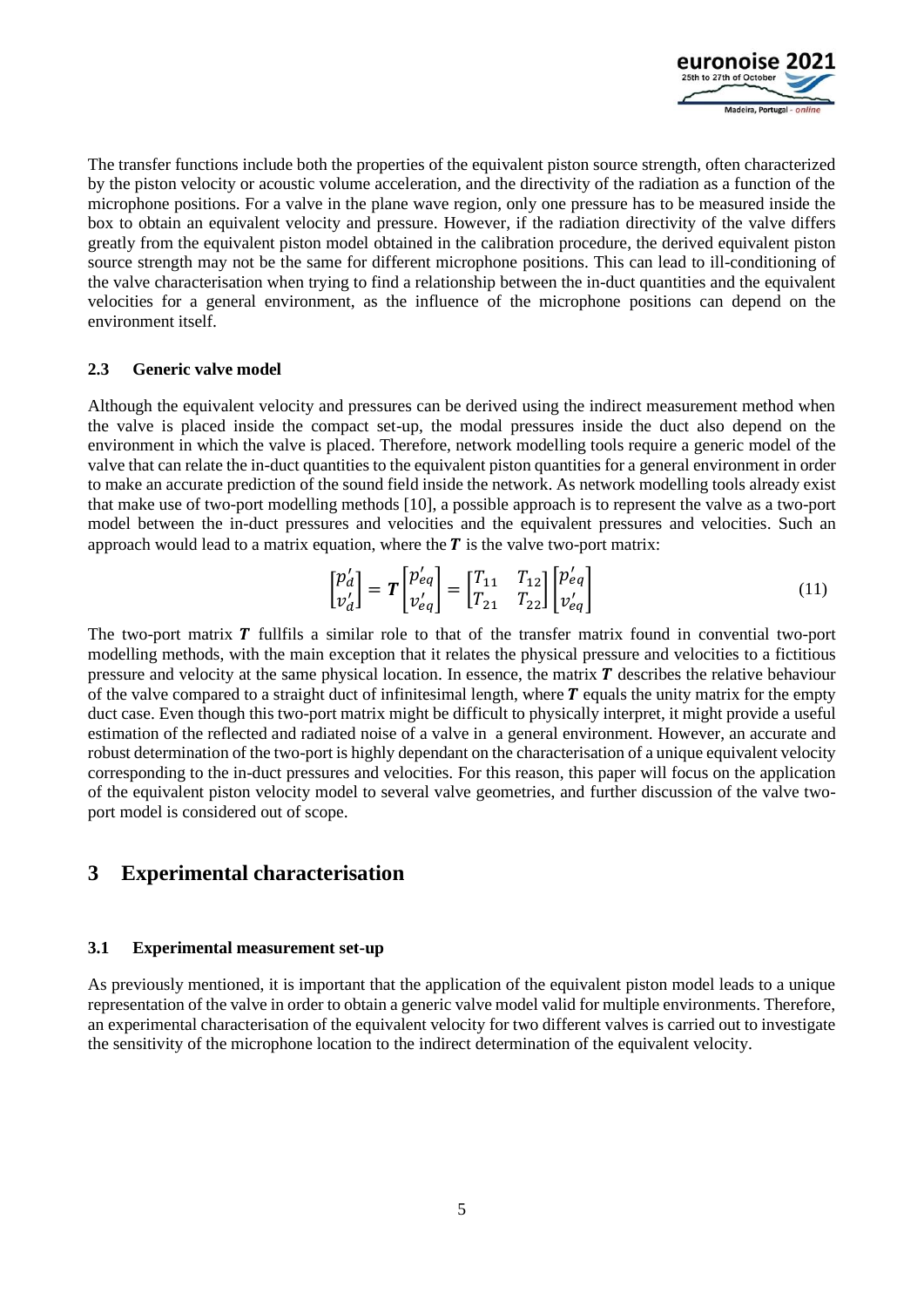



Figure 2: Experimental measurement set-up. Left: straight duct equipped with microphones connected to compact box. Right: Inside of box with Grada RLV valve mounted.

The experimental measurement set-up consists of a rigid aluminium straight duct of diameter 125mm connected to a cubic box constructed out of medium-density fiberboard panels with an inner edge of 0.98m and a volume of 0.96m<sup>3</sup>. The box is lined with sound absorbing polyurethane foam of 51mm thickness on all walls except for the wall connected to the straight duct. The duct is equipped with 20 PCB 376C10 flushmounted pressure microphones, distributed in four groups along the axis, with five microphones per group mounted along the circumference of the duct. In the box, four PCB 378C20 random-incidence microphones labelled *BM1* to *BM4* are mounted at selected positions using thin bars fitted to the walls. A Siemens Simcenter SCADAS Mobile data-acquisition device and Siemens Simcenter Testlab 17 spectral testing software are used to obtain the microphone signals and process the time domain signals to the frequency domain with a frequency step size of 1Hz. A loudspeaker is used an external excitation driven by a white noise electric signal. This electrical signal is fed back to the SCADAS to serve as a clean reference signal. Custom MATLAB processing scripts implementing the methods described in this paper then use transfer functions between this reference and the microphone signals to filter out possible uncorrelated acoustic noise.



Figure 3: From left to right: Zehnder STB-1 front side and back side

<span id="page-5-0"></span>Two different valves are studied in the set-up. The Zehnder STB-1 125mm shown in [Figure 3](#page-5-0) is an extraction valve featuring an axially-oriented annular opening. A hollow insert the middle of the valve is lined with porous absorber foam at the duct side and can move axially to regulate the flow opening. The Grada RLV ventilation valve depicted mounted inside the set-up in [Figure 1](#page-2-0) can be used as both a supply valve and an extraction valve. The valve consists out of a base which is inserted in the duct and that is covered with a flat circular top plate, leading to radially oriented inflow or outflow. Inside the valve, a bell-shaped insert is allowed to move axially on a threaded shaft to regulate the flow opening.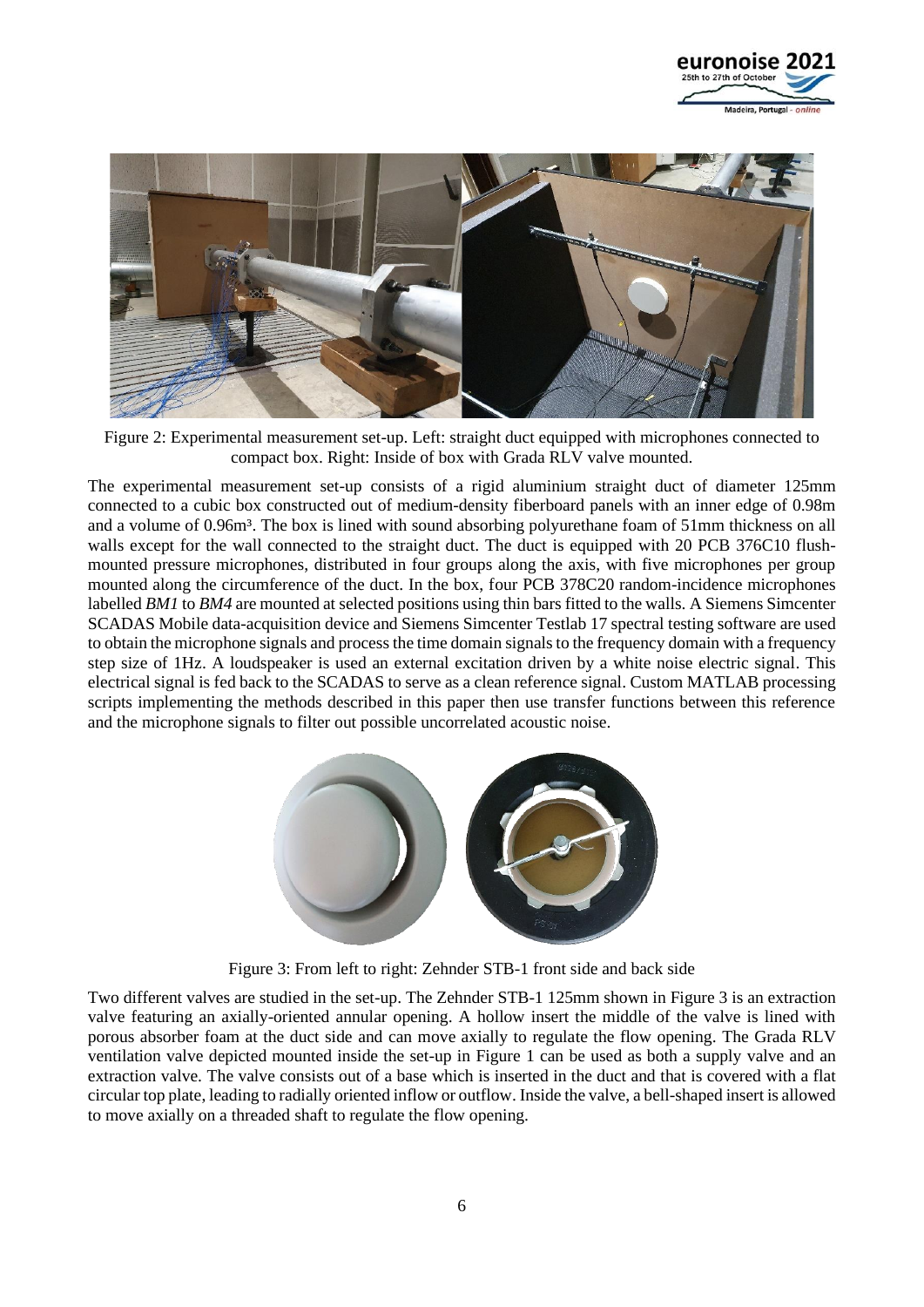

### **3.2 Valve equivalent velocities**

First, a calibration of the measurement set-up is performed using the previously detailed methods, where the transfer functions for each microphone along with the acoustic impedance at the empty duct end are shown in [Figure 4.](#page-6-0) It can be seen that the impedance of the box without a valve behaves comparably to the impedance of an empty infinite flange [8], but contains more wriggles due to the modal behaviour of the box. It can be argued that due to the symmetry of the box and the axial symmetry of the valve and equivalent piston, microphones that are placed on concentric circles at the same axial distance from the duct center inside the box see a similar radiation pattern. This is indicated by the pair of BM1 and BM2 and the pair of BM3 and BM4 having a more closely related transfer function, where the difference at higher frequencies is explained by the offset in distance from the vertical midplane of the box.



<span id="page-6-0"></span>Figure 4: Left: Transfer functions  $H_{rad}$  between the box microphone pressure and the equivalent piston velocity for each microphone inside the box. Right: acoustic impedance of empty duct end.

After performing the calibration, the valves are placed consecutively inside the box and the equivalent velocity is determined based on each microphone separately. Due to the box and loudspeaker characteristics, the actual excitation level differs greatly for each frequency. For this reason, the equivalent velocities  $v'_{eq}$  are converted to a logarithmic equivalent Sound Velocity Level (SVL)  $L_{v,eq}$  for a reference velocity  $v'_{ref} = 5 \cdot 10^{-8}$  m/s through:

$$
L_{v,eq} = 20 \log_{10} \frac{v'_{eq}}{v'_{ref}}
$$
 (12)

The equivalent SVLs of the Zehnder STB-1 valve are plotted in [Figure 5.](#page-7-0) Some of the large peaks and dips in the equivalent SVL can be attributed to a pressure node in the calibration procedure leading to transfer function amplitudes near zero. When a valve is placed inside the set-up, it is possible that the node location shifts slightly, leading to greatly inflated or deflated equivalent SVL when measurement noise would be present. However, for most of the frequency range of 200 Hz to 1200 Hz, the derived equivalent SVLs are within 3 dB for each microphone, with occasional peaks to 6 dB. Above 1200 Hz, large deviations occur for all microphones with respect to the first microphone. This may indicate that the equivalent piston model does not hold well above this frequency. However, further investigation in this phenomena indicated that the coherence in this frequency range was lower, possibly as a result of the lower absolute radiation levels and a complication of the microphone mounting procedure. As mounting the microphone led to a partially blocked static vent port, higher than usual atmospheric measurement noise was introduced which impacted the signal to noise ratio for these lower levels of acoustic radiation. This makes it harder to draw definitive conclusions for the cause of the deviations.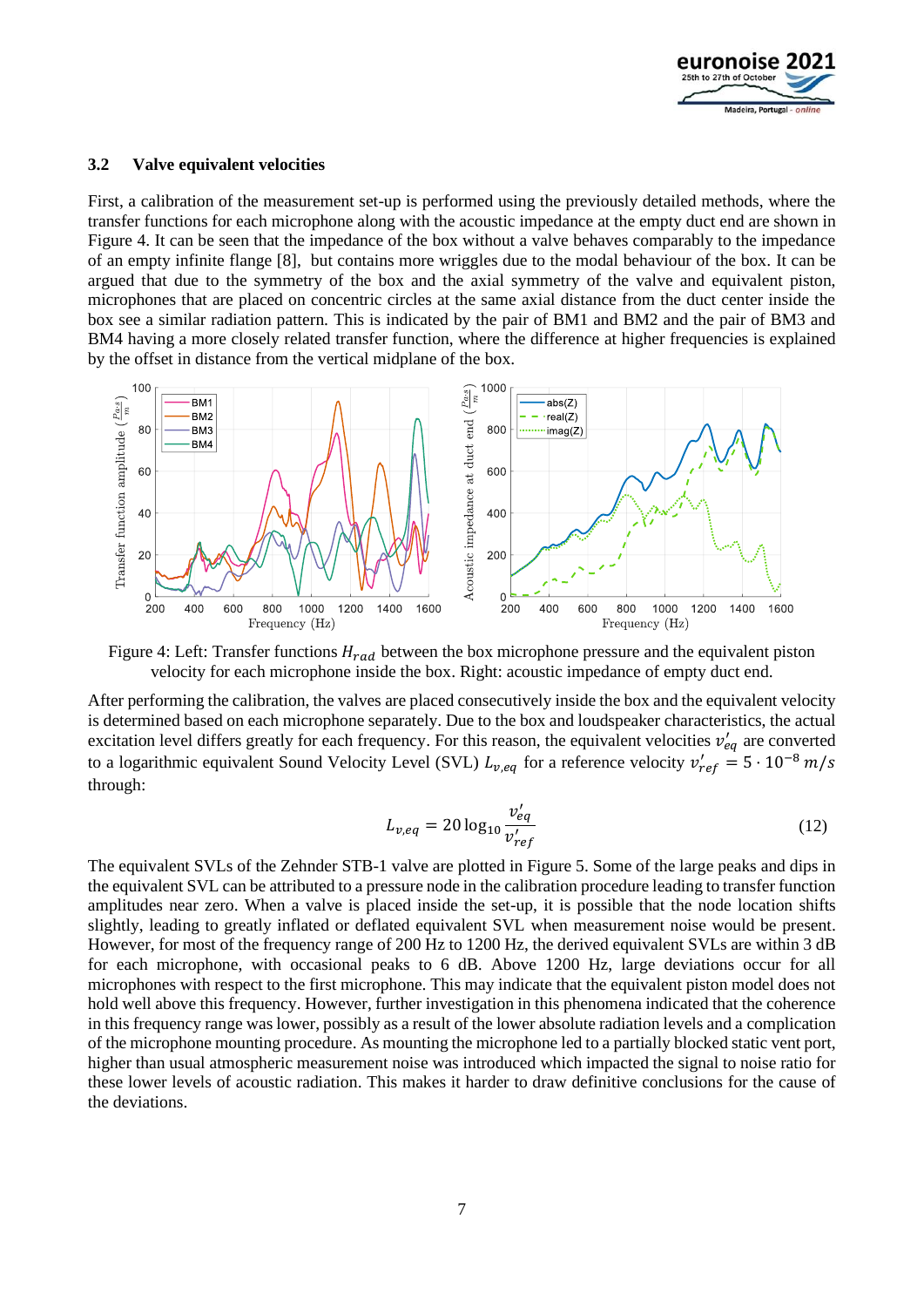



<span id="page-7-0"></span>Figure 5: Zehnder STB-1 characterisation. Left: equivalent sound velocity level  $L_{v,eq}$  for each microphone. Right: absolute difference in equivalent sound velocity level  $\Delta L_{\nu,eq}$  with respect to BM1.

For the Grada RLV valve, the equivalent SVLs are provided in [Figure 6.](#page-7-1) Similar peaks and dips can be found at comparable frequencies to those of the characterization of the Zehnder valve, indicating that the pressure nodes inside the box are a likely cause of this behaviour. At lower frequencies below 400 Hz, it can also be seen that the equivalent SVLs closely follow each other for the different microphones. However, at higher frequencies, both BM3 and BM4 start to deviate significantly from BM1 and BM2, with differences of 6 dB up to 10 dB. This could mean that the symmetry of the radiation pattern still holds, but that the radiation of the valve deviates from the equivalent piston model along the absolute distance from the valve. It is likely that the geometry of the valve with radially facing flow cannot be sufficiently approximated by an equivalent piston model. Above 1200 Hz, the results also start to deviate significantly from each other similar to the Zehnder STB-1 valve, but the cause can also be potentially attributed to the higher than usual measurement noise.



<span id="page-7-1"></span>Figure 6: Grada RLV characterisation. Left: equivalent sound velocity level  $L_{v,eq}$  for each microphone. Right: absolute difference in equivalent sound velocity level  $\Delta L_{\nu,eq}$  with respect to BM1.

These results indicate that while the equivalent piston model offers potential in representing a valve inside a compact environment, further development of the radiation model and calibration procedure is necessary in order to obtain a model that is valid in a general environment. One possible approach may be found by combining several microphone measurements to solve for the piston velocity and for additional correction factors to the directivity separately, and by comparing the calibration model of the equivalent piston in the box to the analytic radiation model of a piston in an infinite flange to account for these correction factors. Another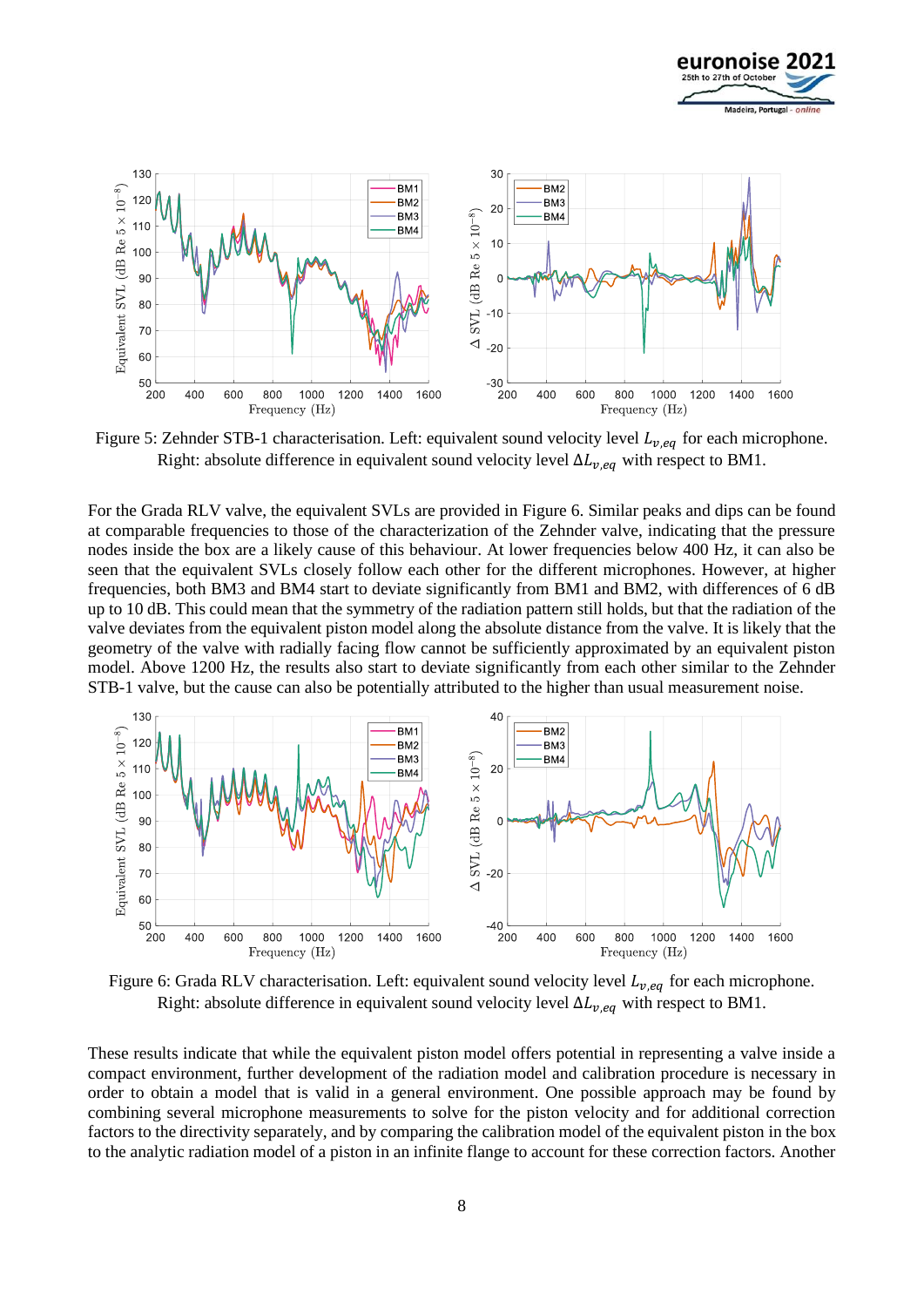

possible approach is to use calibration inserts of common valve shapes in order to more accurately account for the different radiation pattern valve geometries. If such a calibration insert would have a (semi-)analytic model available for the radiation behaviour in a general environment, it is possible to extrapolate the results obtained from the measurements inside the compact environment.

# **4 Conclusions**

This paper introduced a novel indirect measurement method to obtain the acoustic properties of a residential ventilation end valve. This method uses a low-cost controlled measurement set-up consisting of a compact box equipped with microphones connected to a duct equipped with flush-mounted microphones. To be able to extrapolate the results to different environments, it is investigated whether the valve can be represented as an equivalent piston velocity. Experimental characterisation showed that the equivalent piston model lead to comparable equivalent velocities derived from different microphones positions for a valve with an annular opening. However, for a valve with a radially facing opening, larger relative differences between microphone positions are already observed at lower frequencies. This indicates that the simplified valve geometry will need to be taken into account in the calibration procedure to increase the quality of the results.

Future work will focus on finetuning the calibration procedure and the generic model in order to obtain a unique representation of the valve that is able to be extrapolated to a general environment. When such a model is available up to a reasonable accuracy, the measurement method can be augmented to determine the active flow noise generated by the valve. In addition, the presented measurement method can be straightforwardly extended to higher frequencies through the use of multi-modal modelling frameworks, but it will need to be verified whether such an extension will be valid for a general environment in which the valve is placed.

# **Acknowledgements**

The Research Fund KU Leuven is gratefully acknowledged for its support.

# **References**

- [1] ASHRAE, 2019 ASHRAE Handbook—HVAC Applications (SI), 2019.
- [2] VDI, "VDI-Standard: VDI 2081 Noise generation and noise reduction in air-conditioning systems," VDI-guidelines, 2007.
- [3] ISO 5135:2020 , *Acoustics — Determination of sound power levels of noise from air-terminal devices, air-terminal units, dampers and valves by measurement in a reverberation test room.*
- [4] L. a. P. A. Shtrepi, "Towards a sustainable approach for sound absorption assessment of building materials: Validation of small-scale reverberation room measurements," *Applied Acoustics,* vol. 165, p. 107304, 2020.
- [5] P. Němeček, "Sound Absorption Measurement in Alpha Cabin," in *Modern Methods of Construction Design*, Springer International Publishing, 2014, pp. 379-384.
- [6] M. Vivolo, *Vibro-acoustic characterization of lightweight panels by using a small cabin, Leuven: KU* Leuven. Faculty of Engineering Science. PhD Thesis, 2013.
- [7] L. Beranek en T. Mellow, Acoustics, San Diego: Elsevier Science & Technology, 2019.
- [8] A. Norris en I. Sheng, "Acoustic radiation from a circular pipe with an infinite flange," *Journal of Sound and Vibration,* vol. 1989, nr. 135, pp. 85-93, 1989.
- [9] A. Snakowska, "A hybrid method for determination of the acoustic impedance of an unflanged cylindrical duct for multimode wave," *Journal of Sound and Vibration,* vol. 396, pp. 325-339, 2017.